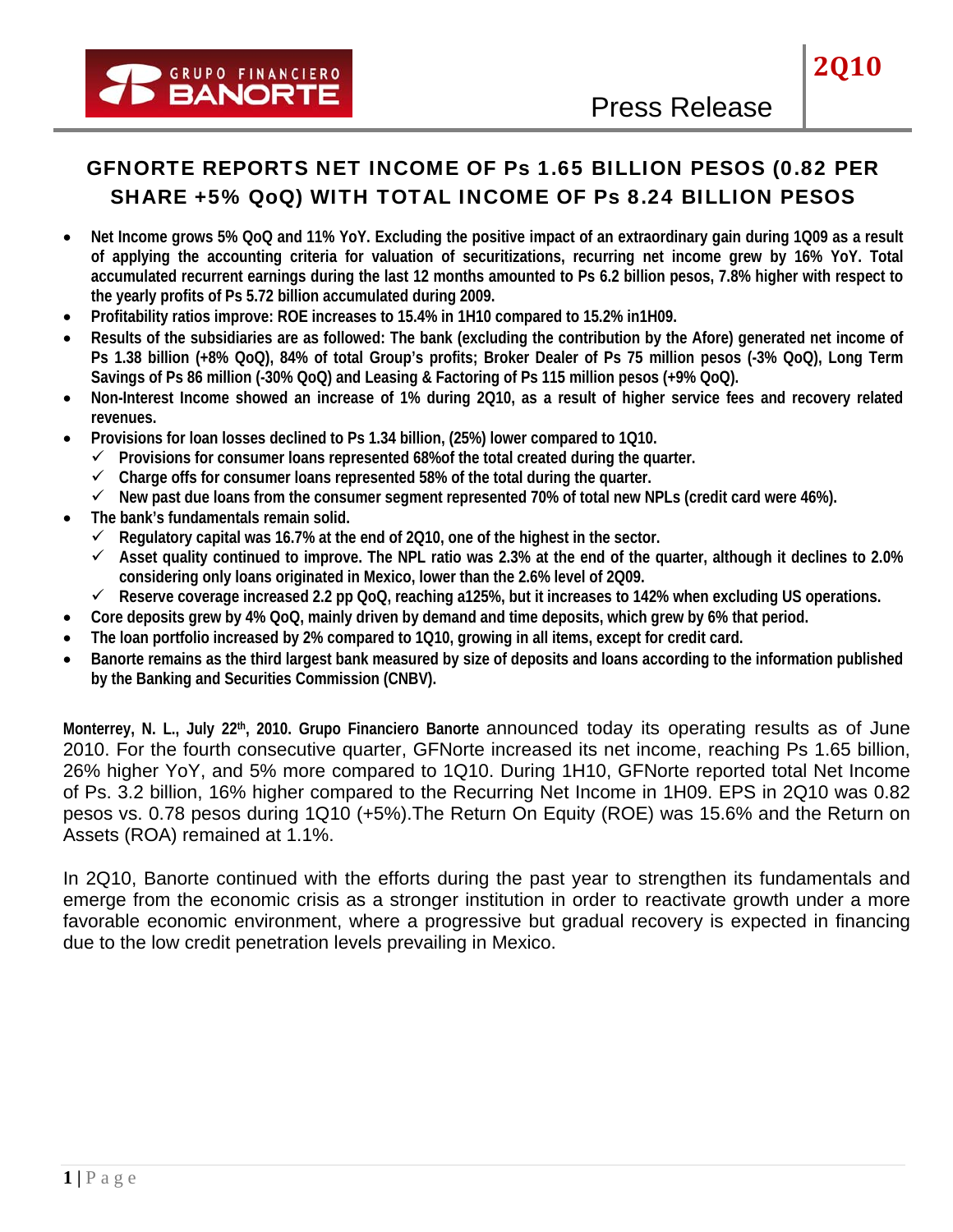# **RETAIL BANK**

| <b>Operating Results</b> |             |                  | <b>2Q10</b> |         | <b>Change</b> |        | 1H <sub>10</sub> | <b>Change</b> |
|--------------------------|-------------|------------------|-------------|---------|---------------|--------|------------------|---------------|
| (Million Pesos)          | <b>2Q09</b> | 1Q <sub>10</sub> |             | QoQ     | YoY           | 1H09   |                  | YoY           |
| Net Interest Income      | 5,578       | 5,348            | 5,281       | $(1\%)$ | (5%)          | 11.543 | 10,629           | (8%)          |
| Non Interest Income      | 1,529       | 2,153            | 2,204       | 2%      | 44%           | 3,211  | 4,357            | 36%           |
| Total Income             | 7,107       | 7,501            | 7,484       | $(0\%)$ | 5%            | 14,755 | 14,986           | 2%            |
| Non Interest Expense     | 3,597       | 3,795            | 3,983       | 5%      | 11%           | 7,573  | 7,778            | 3%            |
| Provisions               | 2,151       | 1,746            | 1,300       | (26%)   | (40%)         | 4,294  | 3,046            | (29%)         |
| Net Income               | 1,160       | 1,435            | 1,538       | 7%      | 33%           | 2,578  | 2,973            | 15%           |

## *Explanation of Results:*

Accumulated Net Income for the Retail Bank (100%, including the AFORE by participation method) was Ps 1.53 billion in 2Q10, 7% higher compared to 1Q10, due to higher Non Interest Income and lower Provisions.

Net Interest Income decreased by (1%) QoQ due to an increase in the funding cost under an increasingly competitive environment for time deposits. Non Interest Income increased by 2% QoQ as a result of improved dynamics in almost all items, except recoveries of proprietary loans. The positive performance in Non-Interest Income offset the decline Net Interest Income, resulting in flat growth in Total Income which remained at Ps 7.5 billion of Total Income since the last quarter.

Non-Interest Expense increased by 5% in 1Q10, due to more Professional Fees and Administration & Promotional Expenses. Provisions for loan losses in 2Q10 declined by (26%) QoQ, as a result of fewer requirements in the credit card and corporate portfolios.

- The bank has reached a market share of 13.9% in deposits and 13.0% in lending.
- The number of clients grows to 8.3 million (+2% QoQ).
- The ROE was 14.4% with average capital assigned of \$39.89 billion pesos.
- The loan portfolio was Ps 231.7 billion, increasing by 2% compared to 1Q10, driven by the commercial and consumer portfolios (excluding credit cards).
- The Banking Sector's Past Due Loan ratio was 2.3% including INB. Excluding the US operations, the PDL ratio declines to 2.1% which compares favorably to 2.2% in 1Q10.
- The investment portfolio reached Ps 237.9 billion, 6% more than in1Q10 due to an increase in securities for trading.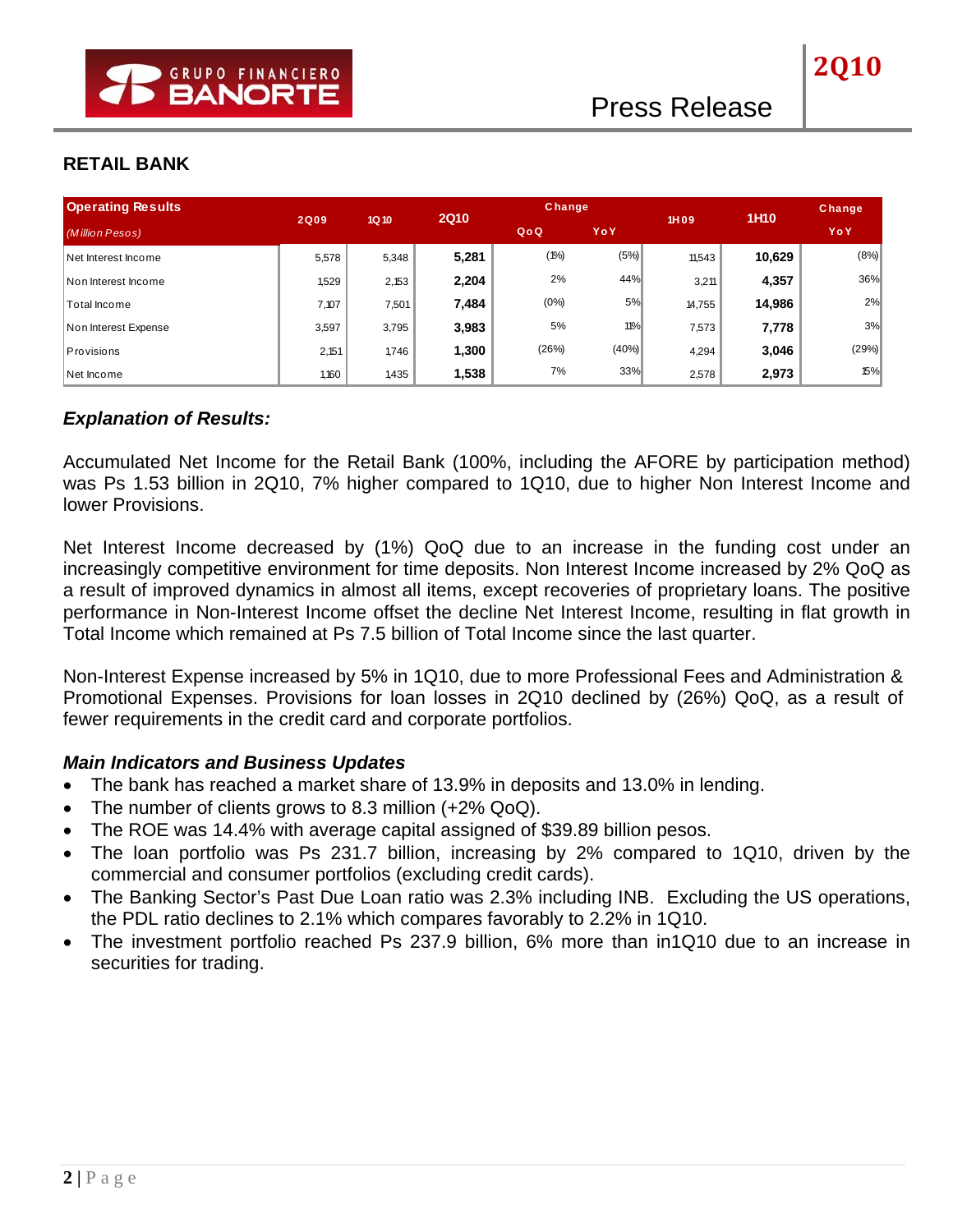|                                                  |             |             |             |     | Change \$ | Change %       |                |
|--------------------------------------------------|-------------|-------------|-------------|-----|-----------|----------------|----------------|
| <b>Results - Broker Dealer</b><br>(Millon Pesos) | <b>2Q09</b> | <b>1Q10</b> | <b>2Q10</b> | QoQ | YoY       | <b>vs 1T10</b> | <b>vs 2T09</b> |
| <b>Total Revenues</b>                            | 174         | 224         | 221         | (2) | 47        | (1)%           | 27%            |
| Non Interest Expense                             | 146         | 116         | 110         | (7) | (37)      | $(6)\%$        | (25)%          |
| Net Income                                       | 32          | 78          | 75          | (3) | 43        | (3)%           | 133%           |

### *Explanation of Results:*

The Broker Dealer reported Net Income of Ps 75 million during 2Q10, 3% lower compared to 1Q10, as a result of lower revenues from financial advisory services.

### *Main Indicators and Business Updates*

- Deposits by retail clients grew by 11% YoY and institutional clients by 10% annually. Of total deposits, 32% comes from retail clients and 68% from institutional.
- Assets managed by fixed income and equity funds reached Ps 32.8 billion during 2Q10. Banorte's market share in mutual funds is currently 3%.
- Assets under custody reached \$148.6 billion pesos,(2%) lower compared to 1Q10.
- The Broker Dealer's ROE was 19.5% with average capital assigned of Ps 1.57 billion.

|                                                                    |             |             |             |     | Change \$ | Change % |         |
|--------------------------------------------------------------------|-------------|-------------|-------------|-----|-----------|----------|---------|
| <b>Results</b> - Leasing and<br>(Millon Pesos)<br><b>Factoring</b> | <b>2Q09</b> | <b>1Q10</b> | <b>2Q10</b> | QoQ | YoY       | QoQ      | YoY     |
| Total Revenues                                                     | 148         | 142         | 149         | 6   |           | 4%       | $1\%$   |
| Non Interest Expense                                               | 48          | 44          | 56          | 12  | 8         | 27%      | 17%     |
| Net Income                                                         | 106         | 102         | 103         |     | (3)       | $1\%$    | $(2)\%$ |

# **Leasing and Factoring**

### *Explanation of Results:*

Leasing and Factoring generated profits of Ps \$103 million in 2Q10, 1% higher than in 1Q10, due to the impact of higher reserve requirements resulting from changes in the loan portfolio rating methodology.

- The loan portfolio grew by 3% compared to 1Q10, reaching a balance of Ps 13.56 billion pesos at the end of the quarter.
- At closing of 2Q10, the PDL ratio closed at 1%, while the Capitalization Ratio was 13%, considering average risk assets of Ps 13.51 billion.
- "Arrendadora and Factor Banorte" ranked 2nd in terms of portfolio size among the 44 companies of this sector according to the latest publicly available information.
- ROE for the quarter was 25.2%, 1.5 percentage points (pp) lower compared to 1Q10.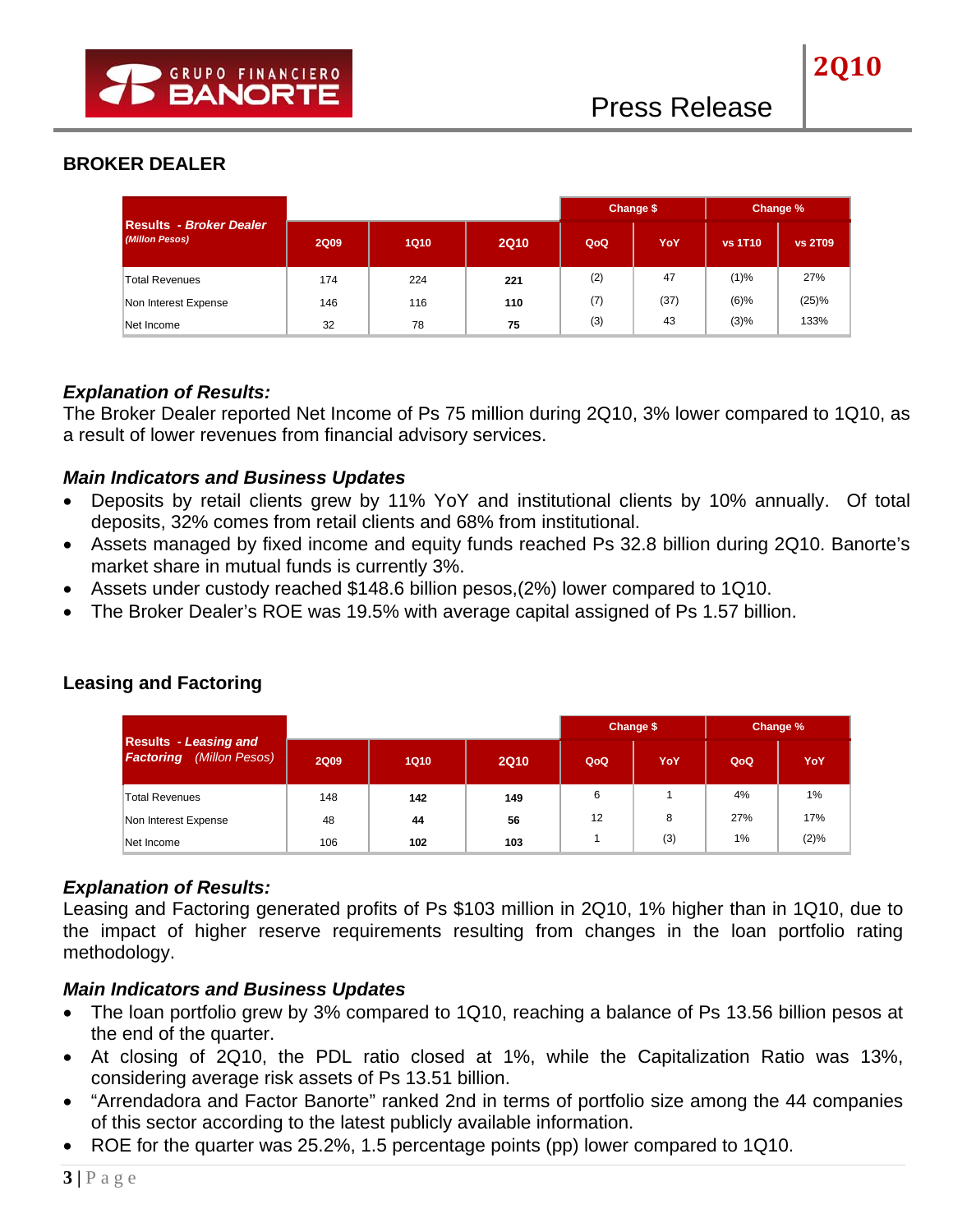|                                                |             |             |             |     | Change \$ | Change % |       |
|------------------------------------------------|-------------|-------------|-------------|-----|-----------|----------|-------|
| <b>Results - Warehousing</b><br>(Millon Pesos) | <b>2Q09</b> | <b>1Q10</b> | <b>2Q10</b> | QoQ | YoY       | QoQ      | YoY   |
| <b>Total Revenues</b>                          | 15          | 9           | 9           | (0) | (5)       | $(3)\%$  | (37)% |
| Non Interest Expense                           | 12          | 6           |             |     | (6)       | 14%      | (45)% |
| Net Income                                     |             | 3           | 12          | 8   | 5         | 237%     | 75%   |

## *Explanation of Results:*

Net income for 2Q10 was Ps 12 million, growing by 237% QoQ due to a greater level of inventory commercialization

## *Main Indicators and Business Updates*

- The level of inventories grew by 68% compared to 1Q10; reaching a Ps. 35 million pesos balance.
- At closing of 2Q10, the Capitalization Ratio was 10.9% considering Ps 1.49 billion in total risk certificates in circulation.
- "Almacenadora Banorte" ranked 4th among the 20 Warehousing Companies in terms of the generated profits.
- ROE was 29.8% during the quarter, 20 percentage points (pp) higher compared to 1Q10.

# **AFORE**

|                                        |             |             |             |      | Change \$ | Change % |      |
|----------------------------------------|-------------|-------------|-------------|------|-----------|----------|------|
| Results - Afore<br>(Million)<br>Pesos) | <b>2Q09</b> | <b>1Q10</b> | <b>2Q10</b> | QoQ  | YoY       | QoQ      | YoY  |
| <b>Total Revenues</b>                  | 259         | 292         | 300         | 8    | 41        | 3%       | 16%  |
| Non Interest Expense                   | 202         | 183         | 201         | 18   | (1)       | 10%      | (1)% |
| Net Income                             | 42          | 102         | 79          | (23) | 37        | (22)%    | 87%  |

# *Explanation of Results:*

In 2Q10, the AFORE reported net income of Ps 79 million, representing a (22%) decline compared to 1Q10, due to a reduction in financial products derived from market declines.

- At closing of 2Q10, the AFORE's AUMs grew by 4% QoQ, reaching Ps 78.75 billion.
- Banorte has a 6.1% market share in AUM's, ranking 7th in the market at closing of June 2010.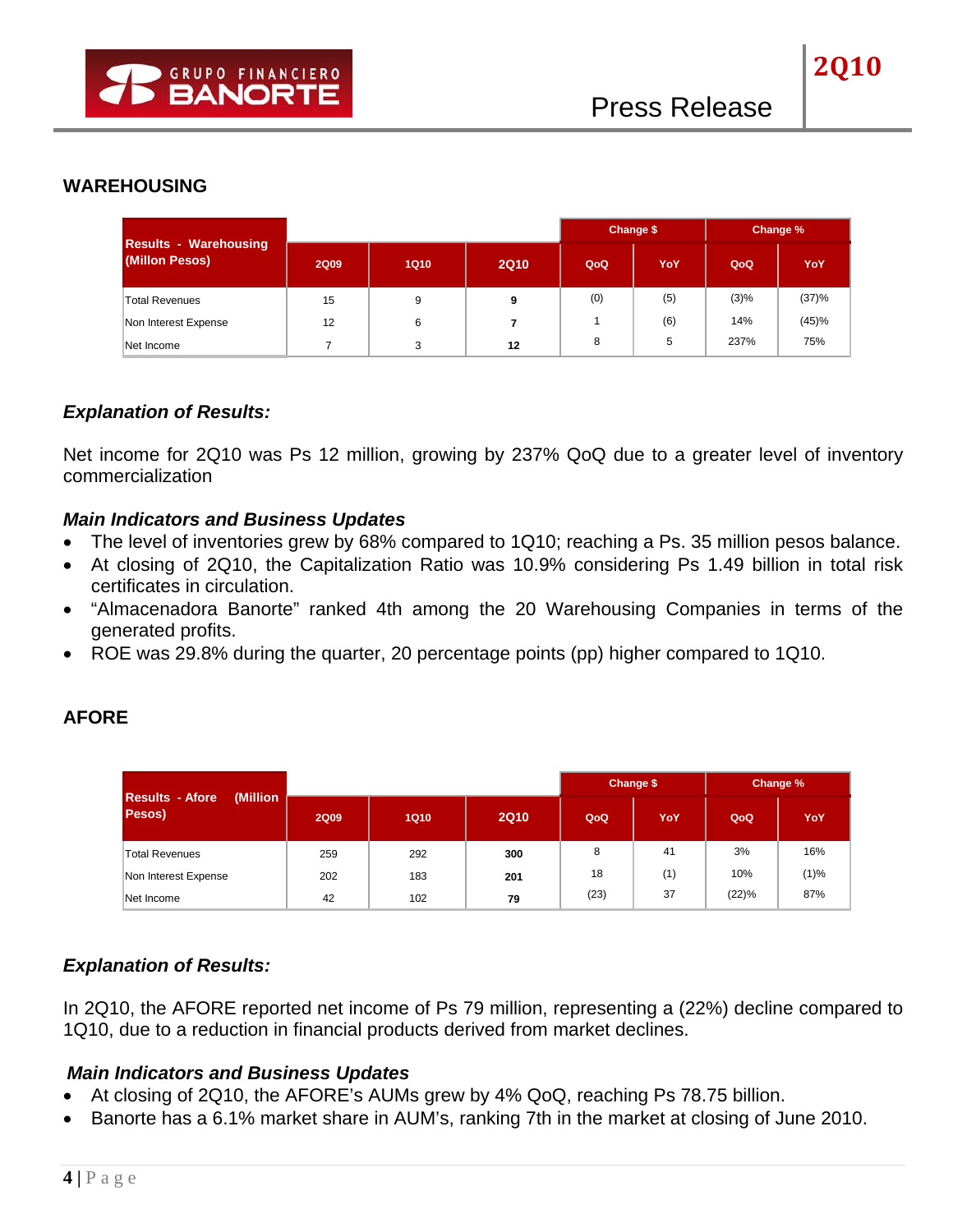

• ROE was 21.5% during the quarter, (7.9) percentage points (pp) lower compared to 1Q10.

# **ANNUITIES**

| <b>Results - Annuities</b> |             |             |             |      | Change \$ | Change % |     |
|----------------------------|-------------|-------------|-------------|------|-----------|----------|-----|
| (Millon Pesos)             | <b>2Q09</b> | <b>1Q10</b> | <b>2Q10</b> | QoQ  | YoY       | QoQ      | YoY |
| Ingresos Totales           | 247         | 312         | 325         | 13   | 78        | 4%       | 32% |
| Gastos no Financieros      | 258         | 298         | 338         | 40   | 80        | 13%      | 31% |
| Utilidad Neta              | -8          | 10          | -9          | (19) | (1)       | (193)%   | 5%  |
|                            |             |             |             |      |           |          |     |

## *Explanation of Results:*

In a quarterly basis, Annuities reported a (Ps. 9) net income, as a result of increased annuities' payments, administration and sales costs, as well as a reduction in financial products.

### *Main Indicators and Business Updates*

- At closing of 2Q10, the Annuities Company had a 26% QoQ expansion in premiums issued, which amounted \$1.64 billion pesos.
- Accumulated ROE was 0.1%, 2.9 percentage points (pp) lower compared to 1H09.

### **INSURANCE**

| <b>Results - Insurance</b><br>(Millon Pesos) |             |             |             |      | Change \$ | Change % |         |
|----------------------------------------------|-------------|-------------|-------------|------|-----------|----------|---------|
|                                              | <b>2Q09</b> | <b>1Q10</b> | <b>2Q10</b> | QoQ  | YoY       | QoQ      | YoY     |
| <b>Total Revenues</b>                        | 1,606       | 1,554       | 1,531       | (23) | (75)      | $(1)\%$  | $(5)\%$ |
| Non Interest Expenses                        | 1,478       | 1,360       | 1,341       | (19) | (137)     | (1)%     | (9)%    |
| Net Income                                   | 85          | 137         | 104         | (33) | 19        | (24)%    | 23%     |

# *Explanation of Results:*

On a quarterly basis, profits were Ps 104 million in 2Q10, (24%) less than in 1Q10, due to less operating revenues and financial products.

- Issued premiums declined by (12%) QoQ reaching Ps 1.68 billion, while accrued premiums increased to \$1.3 billion at closing of 2Q10, maintaining the same level as 1Q10; while technical reserves were Ps 8.7 billion, increasing by 13% QoQ.
- ROE was 16.2% during the quarter, 6 percentage points (pp) lower compared to 1Q10.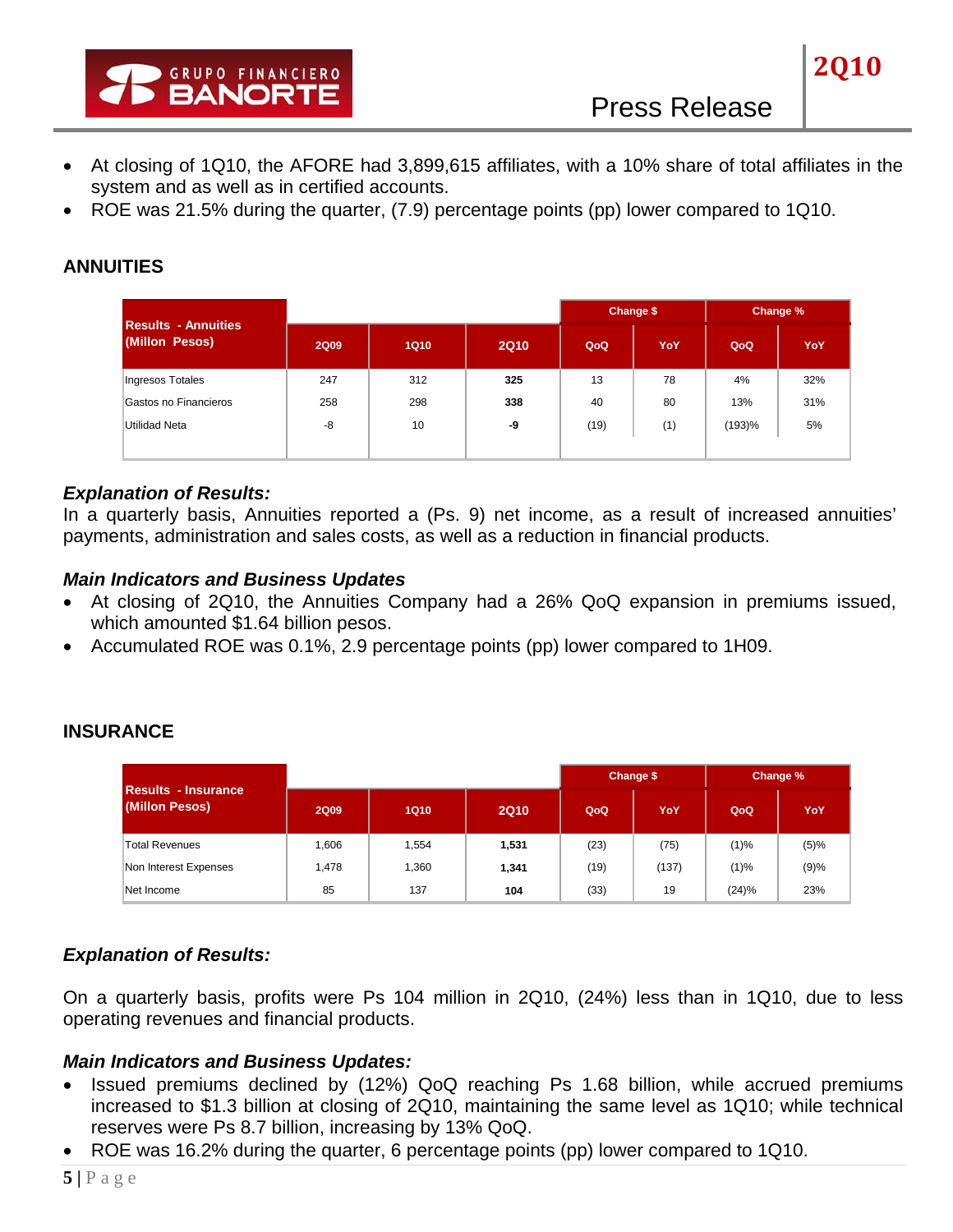### **BANORTE USA**

| <b>Results - Banorte USA-</b>         |             |      |             |     | Change \$ | Change % |      |
|---------------------------------------|-------------|------|-------------|-----|-----------|----------|------|
| <b>US GAAP</b><br>(Millon<br>Dollars) | <b>2Q09</b> | 1Q10 | <b>2Q10</b> | QoQ | YoY       | QoQ      | YoY  |
| <b>Total Revenues</b>                 | 18          | 19   | 19          |     |           | 4%       | 9%   |
| Non Interest Expense                  | 10          | 11   | 13          |     | 3         | 10%      | 29%  |
| Net Income                            | $-3$        | $-2$ | 0.1         | ◠   | 3         | 103%     | 102% |

## *Explanation of Results US GAAP;*

Under US GAAP, Inter National Bank's (INB) reported a Net Income of US\$0.1 million in 2Q10, due to higher loan loss provisions created during this period that decreased in (35%).

- INB has an investment portfolio concentrated mainly in mortgage backed securities (MBS), which declined (9%) QoQ. The underlying quality of the mortgages is rated AAA, In 2Q10, the portfolio has unrealized mark to market gains of US \$19 million dollars. The expected average weighted maturity of the portfolio is 4 years.
- Total deposits declined by (1%) QoQ; also Performing Loans declined (2%) QoQ, while Past Due Loans registered a (45%) fall QoQ. The Capitalization and Leverage ratios remained strong and above the minimum required.
- The capitalization ratio remained at 17.7%, as well as the Leverage Ratio with 9.2% both presenting raises QoQ.
- The Past-Due Loan Ratio decreased by (4.7) percentage points QoQ to 6.7% as a result of a considerable reduction in past due loans of US 58 million.
- ROE grew 2.2 pp QoQ to 0.1%; ROA also increased by 0.4 pp QoQ with a 0.01%.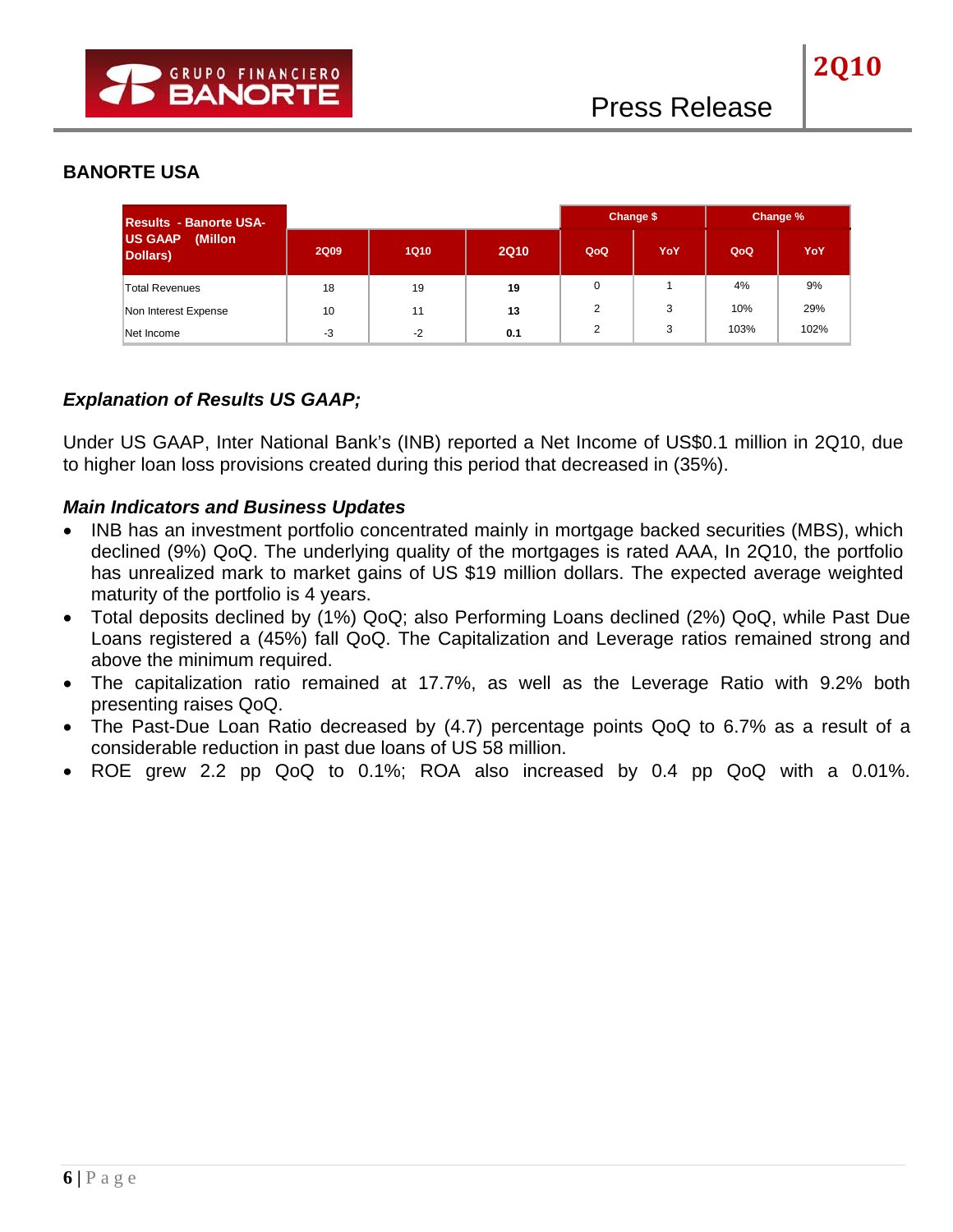| <b>Income Statement and Balance</b><br><b>Sheet Highlights-GFNorte</b> | <b>2Q09</b> | 1Q 10   | <b>2Q10</b> | Change  |          | 1H09    | 1H10    | Change  |
|------------------------------------------------------------------------|-------------|---------|-------------|---------|----------|---------|---------|---------|
| (Million Pesos)                                                        |             |         |             | QoQ     | YoY      |         |         | YoY     |
| <b>Income Statement-GFNorte</b>                                        |             |         |             |         |          |         |         |         |
| Net Interest Income                                                    | 5,838       | 5,562   | 5,533       | $(1\%)$ | (5%)     | 12,037  | 11,095  | (8%)    |
| Non Interest Income                                                    | 1,932       | 2,681   | 2,706       | $1\%$   | 40%      | 3,998   | 5,387   | 35%     |
| <b>Total Income</b>                                                    | 7,770       | 8,243   | 8,239       | (0%     | 6%       | 16,035  | 16,482  | 3%      |
| Non Interest Expense                                                   | 4,023       | 4,189   | 4,391       | 5%      | 9%       | 8,347   | 8,581   | 3%      |
| Provisions                                                             | 2,188       | 1,772   | 1,337       | (25%)   | (39%)    | 4,350   | 3,109   | (29%)   |
| Operating Income                                                       | 1,559       | 2,281   | 2,511       | 10%     | 61%      | 3,338   | 4,792   | 44%     |
| Non Operating Income (Expense), net                                    | 168         | 18      | 21          | 19%     | (87%)    | 582     | 39      | (93%)   |
| Net Income Before taxes                                                | 1,728       | 2,299   | 2,532       | 10%     | 47%      | 3,919   | 4,831   | 23%     |
| Taxes                                                                  | 429         | 659     | 798         | 21%     | 86%      | 1,004   | 1,457   | 45%     |
| Subsidiaries & M ino rity Interest                                     | 14          | (61)    | (77)        | 28%     | (654%)   | 8       | (138)   | (1856%) |
| Net Income                                                             | 1,312       | 1,580   | 1,656       | 5%      | 26%      | 2,923   | 3,236   | 11%     |
| <b>Balance Sheet</b>                                                   |             |         |             |         |          |         |         |         |
| Asset Under Management                                                 | 608,399     | 666,598 | 664,659     | (0%     | 9%       | 608,399 | 664,659 | 9%      |
| <b>Total Assets</b>                                                    | 581,922     | 569,012 | 601,140     | 6%      | 3%       | 581,922 | 601,140 | 3%      |
| Performing Loans (a)                                                   | 235,342     | 237,210 | 241,948     | 2%      | 3%       | 235,342 | 241,948 | 3%      |
| Past Due Loans (b)                                                     | 6,299       | 6,128   | 5,630       | (8%)    | $(11\%)$ | 6,299   | 5,630   | (11%)   |
| Total Loans (a+b)                                                      | 241,641     | 243,337 | 247,578     | 2%      | 2%       | 241,641 | 247,578 | 2%      |
| Total Loans Net (d)                                                    | 235,216     | 235,840 | 240,566     | 2%      | 2%       | 235,216 | 240,566 | 2%      |
| Acquired Collection Rights (e)                                         | 2,804       | 2,426   | 2,311       | (5%)    | (18%)    | 2,804   | 2,311   | (18%)   |
| Total Loans (d+e)                                                      | 238,020     | 238,266 | 242,877     | 2%      | 2%       | 238,020 | 242,877 | 2%      |
| <b>Total Liabilities</b>                                               | 541,330     | 523,356 | 554,662     | 6%      | 2%       | 541,330 | 554,662 | 2%      |
| Demand Deposits                                                        | 123,755     | 125,917 | 133,849     | 6%      | 8%       | 123,755 | 133,849 | 8%      |
| <b>Time Deposits</b>                                                   | 141,608     | 145,358 | 144,653     | $(0\%)$ | 2%       | 141,608 | 144,653 | 2%      |
| Equity                                                                 | 40,592      | 45,655  | 46,479      | 2%      | 15%      | 40,592  | 46,479  | 15%     |